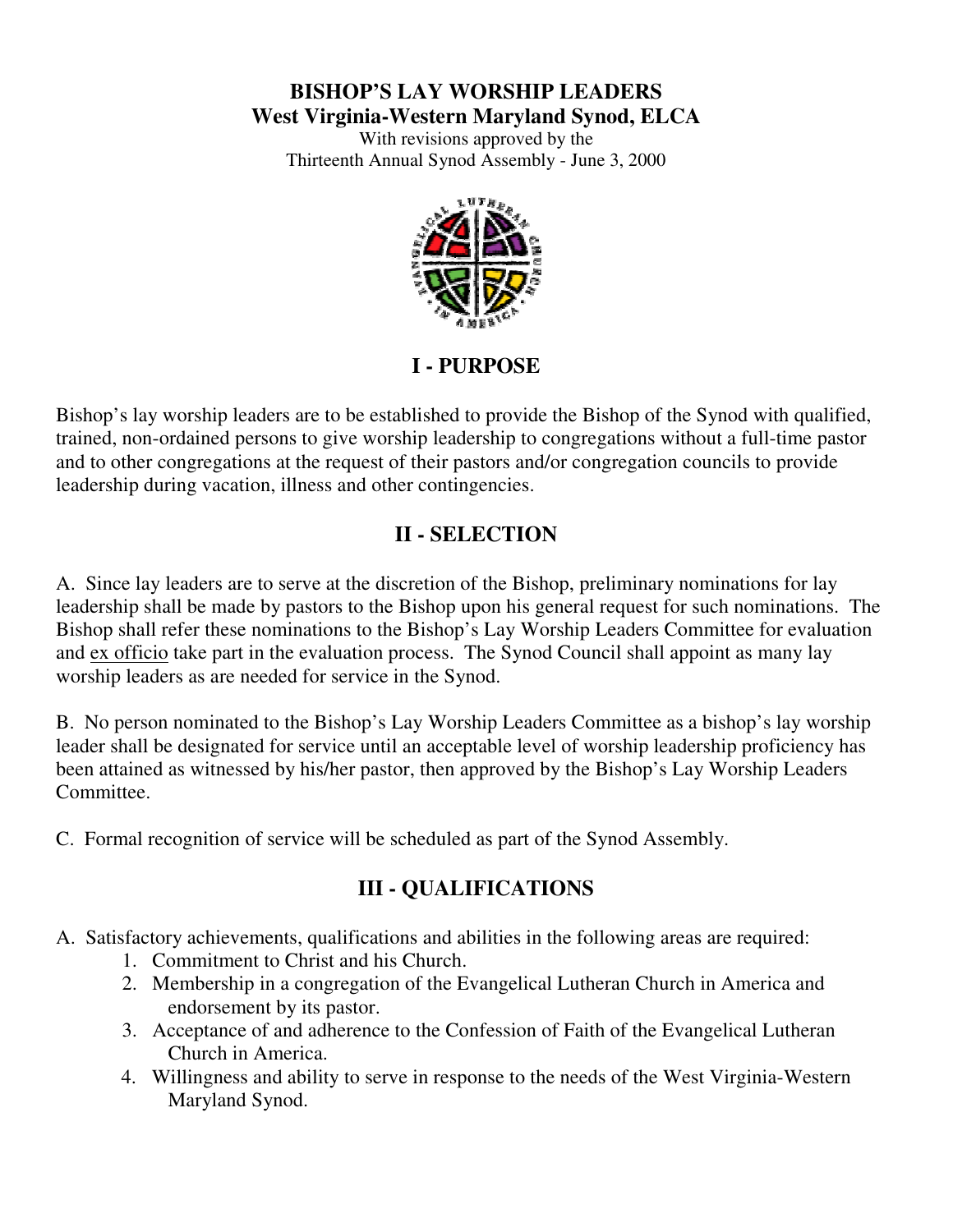- 5. Intellectual, social and practical qualifications for the position (for example, ease before crowds, basic public speaking and writing skills, capacity to learn, etc.).
- 6. Willingness to study, read and struggle with (often difficult) ideas and books, attend training sessions and grow.
- 7. Lead a life consistent with the Gospel and personal qualifications including leadership abilities and competence in interpersonal relationships.
- 8. Secure in his or her own life.
- 9. Ability to perform the office in an acceptable and exemplary manner.
- 10. Willingness to submit a sermon in transcript or tape to the Bishop's Lay Worship Leaders Committee.
- 11. Positive Bishop's Lay Worship Leaders Committee evaluation.
- 12. Willingness to relate to a pastor as mentor for support and guidance.

B. Yearly review of the bishop's lay worship leaders shall be made by the Bishop's Lay Worship Leaders Committee. Deficiencies and irregularities noted shall be called to the attention of the Bishop to act upon as he desires.

### **IV - TRAINING**

A. Training for a bishop's lay worship leader shall be a continuing process. Training shall be provided through the Bishop's Lay Worship Leaders Committee in consultation with the office of the Bishop.

B. All bishop's lay worship leaders shall be required to participate in at least one approved continuing education activity annually, such as

- 1. Using the resources of the Seminaries of the Church
	- a. On-Campus Lay School of Theology
	- b. In-Synod use of faculty personnel
- 2. Using resources of Thiel College personnel and facilities
- 3. Synod-sponsored schools/seminars/workshops
- 4. A program of required reading
- 5. Counseling and guidance by the candidate's Pastor

### **V - VESTMENTS**

In accordance with the principle that local practice should be respected, bishop's lay worship leaders may wear vestments that are acceptable and used within the normal worship life of the congregation. If special vestments are required, they should be provided by the congregation, within the limits of appropriateness. A simple cross or crucifix with an alb is appropriate. The signs of ordination, i.e., the stole, worn as do pastors and bishops, and the chasuble, should not be used by bishop's lay worship leaders.

# **VI - BUDGET**

Sufficient funds for training will be part of the budget and responsibility of the Synod.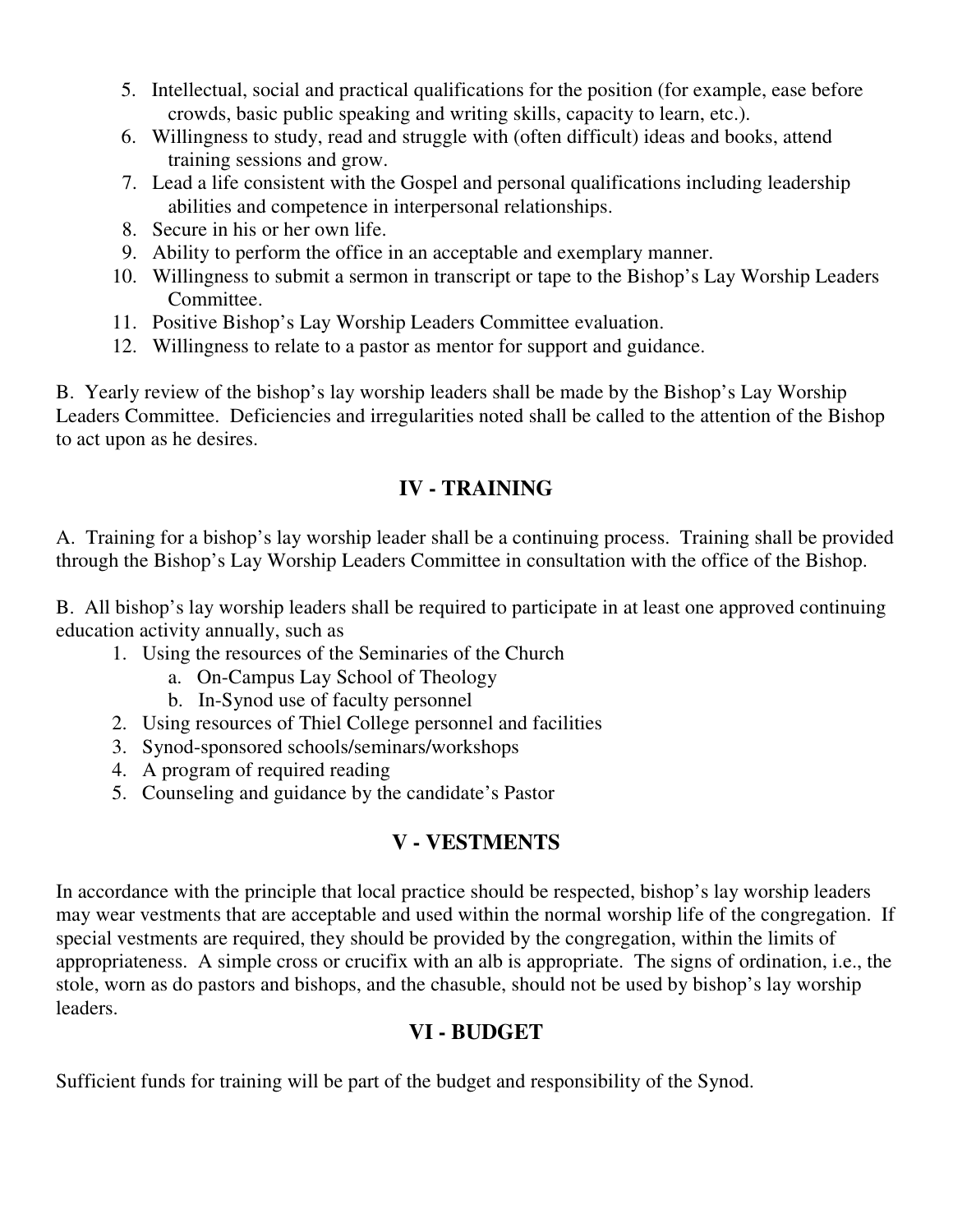#### **VII - GUIDELINES**

A. Relationship of Bishop's Lay Worship Leaders to the Synod:

1. Assignments for bishop's lay worship leaders may be made from the synod office according to the location of the congregation, requested information provided by the congregations and needs perceived by the Bishop.

2. All bishop's lay worship leaders will be encouraged to attend the annual Synodical Assembly in order that they may speak knowledgeably (but not representatively unless so authorized by the Bishop) of the Synod and its activities and policies. The Bishop will normally make use of the lay leaders at the Synodical Assembly by assigning duties as he sees fit.

3. Bishop's lay worship leaders assigned by the Bishop serving a long-term assignment are subject to the direction of the Bishop and annual review by the Bishop's Lay Worship Leaders Committee.

B. Relationship of the Bishop's Lay Worship Leaders to the Congregation

1. The bishop's lay worship leader shall assume responsibility to make contact with an assigned congregation to clarify the time of service, lessons for the assigned Sunday, special items regarding the service, names of those to be included in the prayers, directions to the congregation and any other information needed to support the worship service. A contact person in the congregation should be appointed to make this information available.

2. If there is an interim pastor, the bishop's lay worship leader shall communicate with him/her when further clarification or special needs are apparent.

3. If for any reason the bishop's lay worship leader cannot complete the assignment on schedule, notice should be given immediately to the Bishop (synod office), to the congregation and to the Pastor or interim Pastor.

4. The worship practice of the congregation should be respected. The bishop's lay worship leader should not attempt to introduce changes within the order unless specifically requested by the Congregation Council and approved by the interim Pastor or Bishop.

5. Bishop's lay worship leaders may be invited to share in teaching duties during the Sunday morning. However, this is not a normal part of the assignment. If the congregation wishes their involvement in the Sunday church school, catechetical class or other teaching situations, advance notice should be given to the bishop's lay worship leader with any special instructions.

6. Pastoral guidance should be left to the Pastor or interim Pastor assigned to the congregation. Matters of discipline are not the concern of the bishop's lay worship leader. Personal counseling should normally be avoided excepting those questions which rise on the moment and require a spontaneous response. However, good judgment must be exercised in this area at all times.